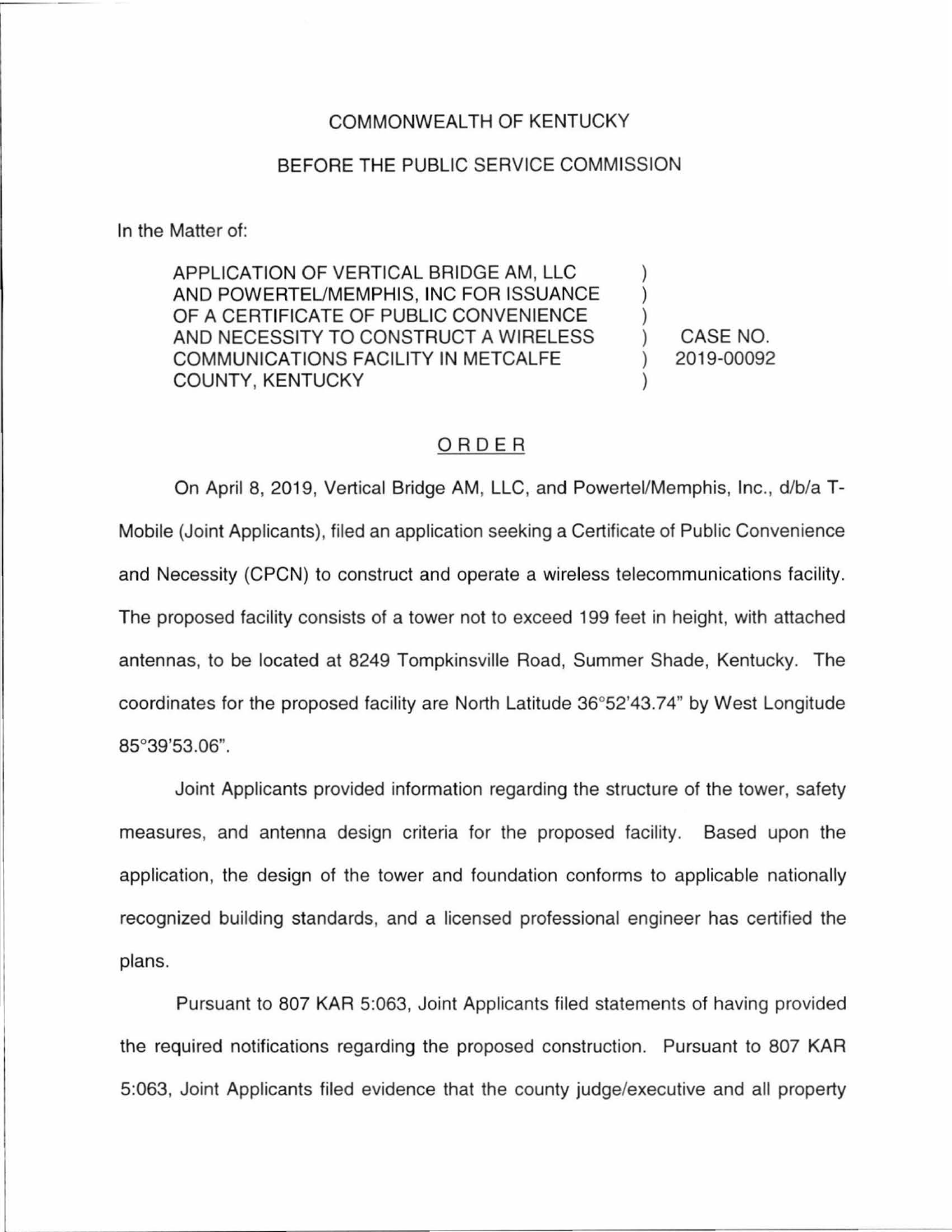owners within 500 feet and contiguous to the cell site have been notified of the proposed construction. The notices solicited any comments and informed the recipients of their right to request intervention. As of the date of this Order, no public comments or requests for intervention have been received.

Joint Applicants have provided documentation from the Federal Aviation Administration (FAA) stating that notice to the FAA is not required at the analyzed location and height for slope, height, or straight-in procedures. Joint Applicants have also provided documentation from the Kentucky Airport Zoning Commission (KAZC) stating that a permit is not required from the KAZC for the construction and operation of the proposed facility.

The Commission, having considered the evidence of record and being otherwise sufficiently advised, finds that Joint Applicants have demonstrated that a facility is necessary to provide adequate utility service and, therefore, a CPCN to construct the proposed facility should be granted.

Pursuant to KRS 278.280, the Commission is required to determine proper practices to be observed when it finds, upon complaint or on its own motion, that the facilities of any utility subject to its jurisdiction are unreasonable, unsafe, improper, or insufficient. To assist the Commission in its efforts to comply with this mandate, Joint Applicants should notify the Commission if the antenna tower is not used to provide service in the manner set out in the application and this Order. Upon receipt of such notice, the Commission may, on its own motion, institute proceedings to consider the proper practices, including removal of the unused antenna tower, which should be observed by Joint Applicants.

-2- Case No. 2019-00092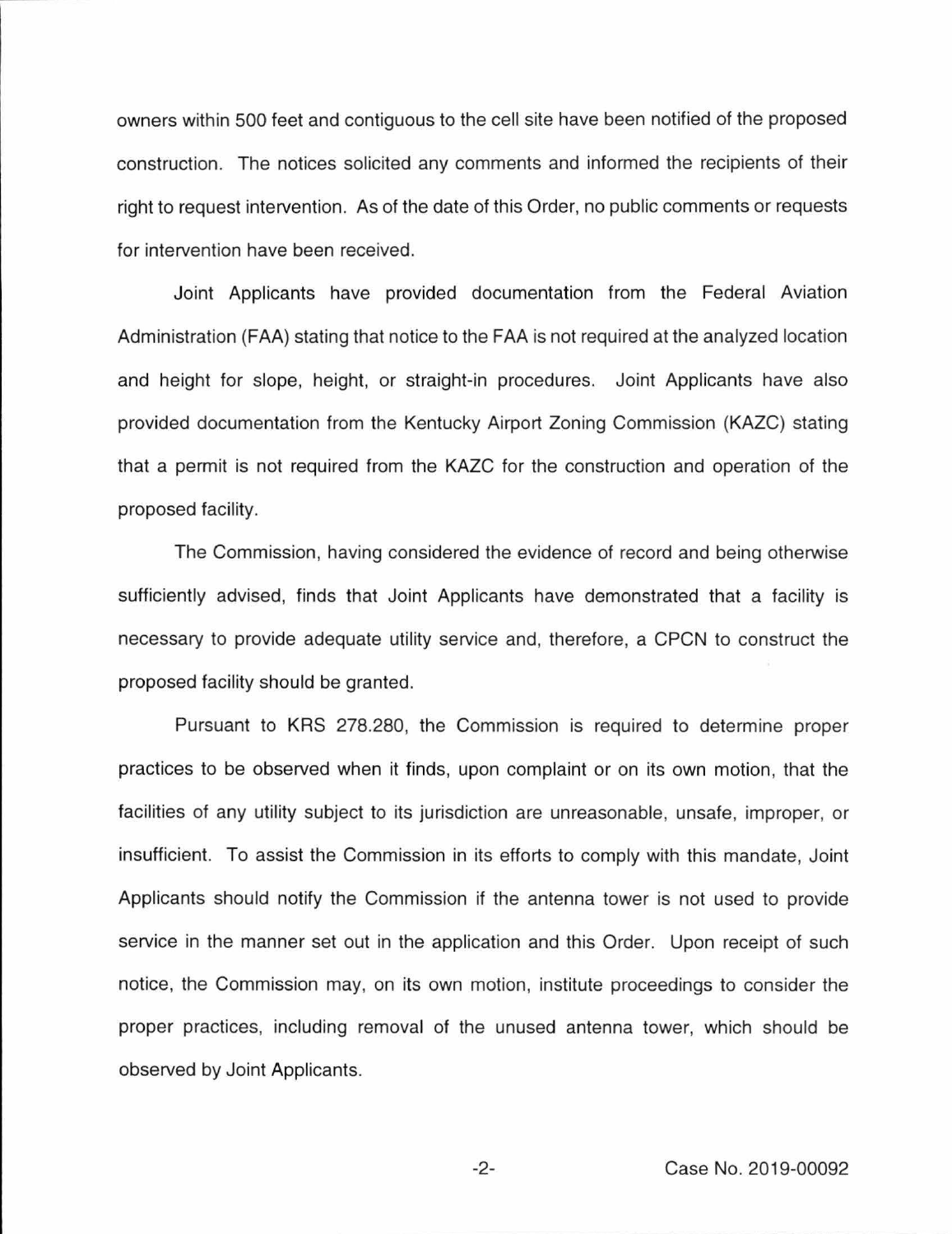## IT IS THEREFORE ORDERED that:

1. Joint Applicants are granted a CPCN to construct a wireless telecommunications facility. The proposed facility consists of a tower not to exceed 199 feet in height, with attached antennas, to be located at 8249 Tompkinsville Road, Summer Shade, Kentucky. The coordinates for the proposed facility are North Latitude 36°52'43.74" by West Longitude 85°39'53.06".

2. Joint Applicants shall immediately notify the Commission in writing if, after the antenna tower is built and utility service is commenced, the tower is not used for a period of three months in the manner authorized by this Order.

3. Documents filed, if any, in the future pursuant to ordering paragraph 2 herein shall reference this case number and shall be retained in the post-case correspondence file.

4. This case is closed and removed from the Commission's docket.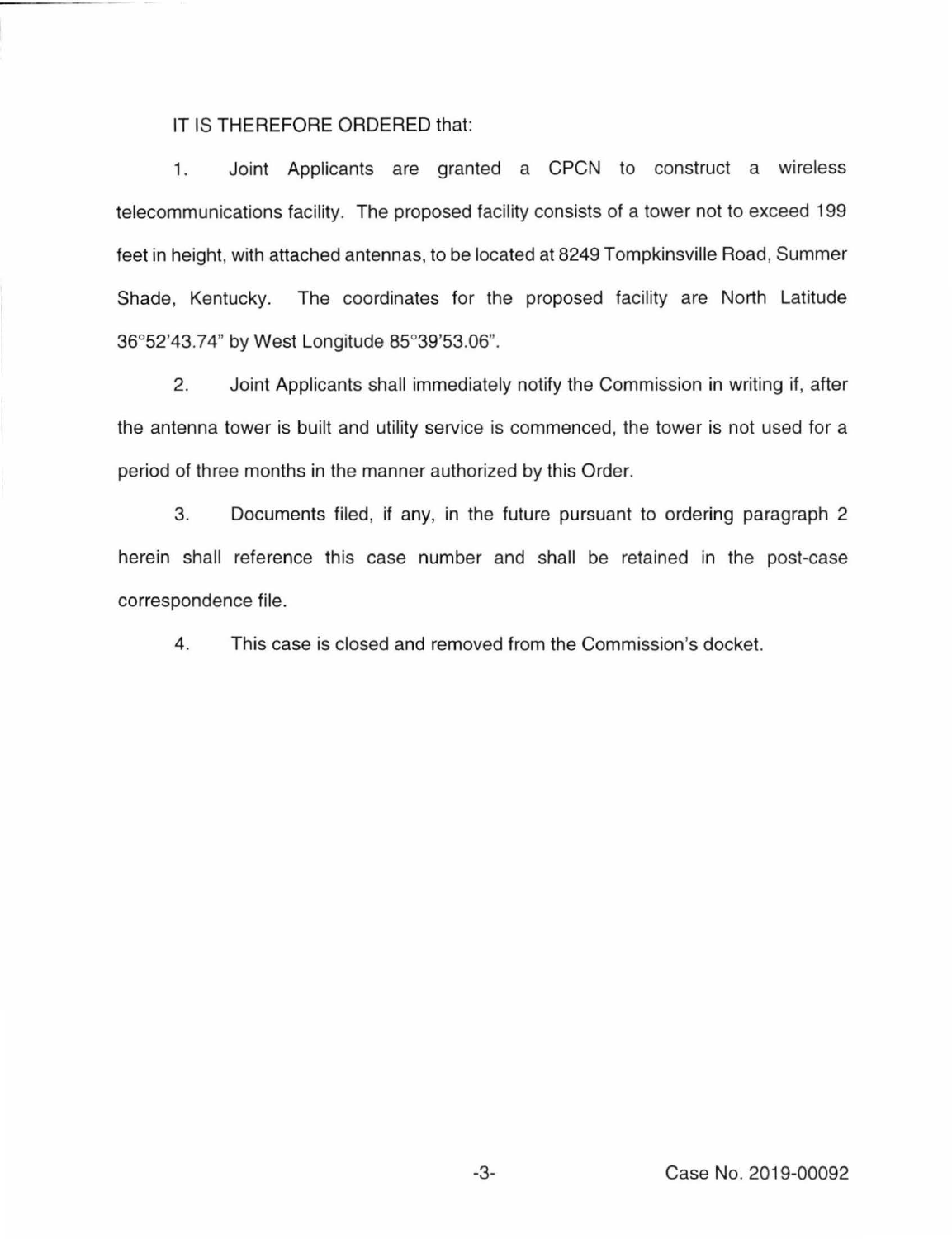By the Commission

|                    | ENTERED |                        |
|--------------------|---------|------------------------|
|                    |         | MAY 30 2019            |
| SERVICE COMMISSION |         | <b>KENTUCKY PUBLIC</b> |

ATTEST:

Clura R. Puisse Executive Director

Case No. 2019-00092